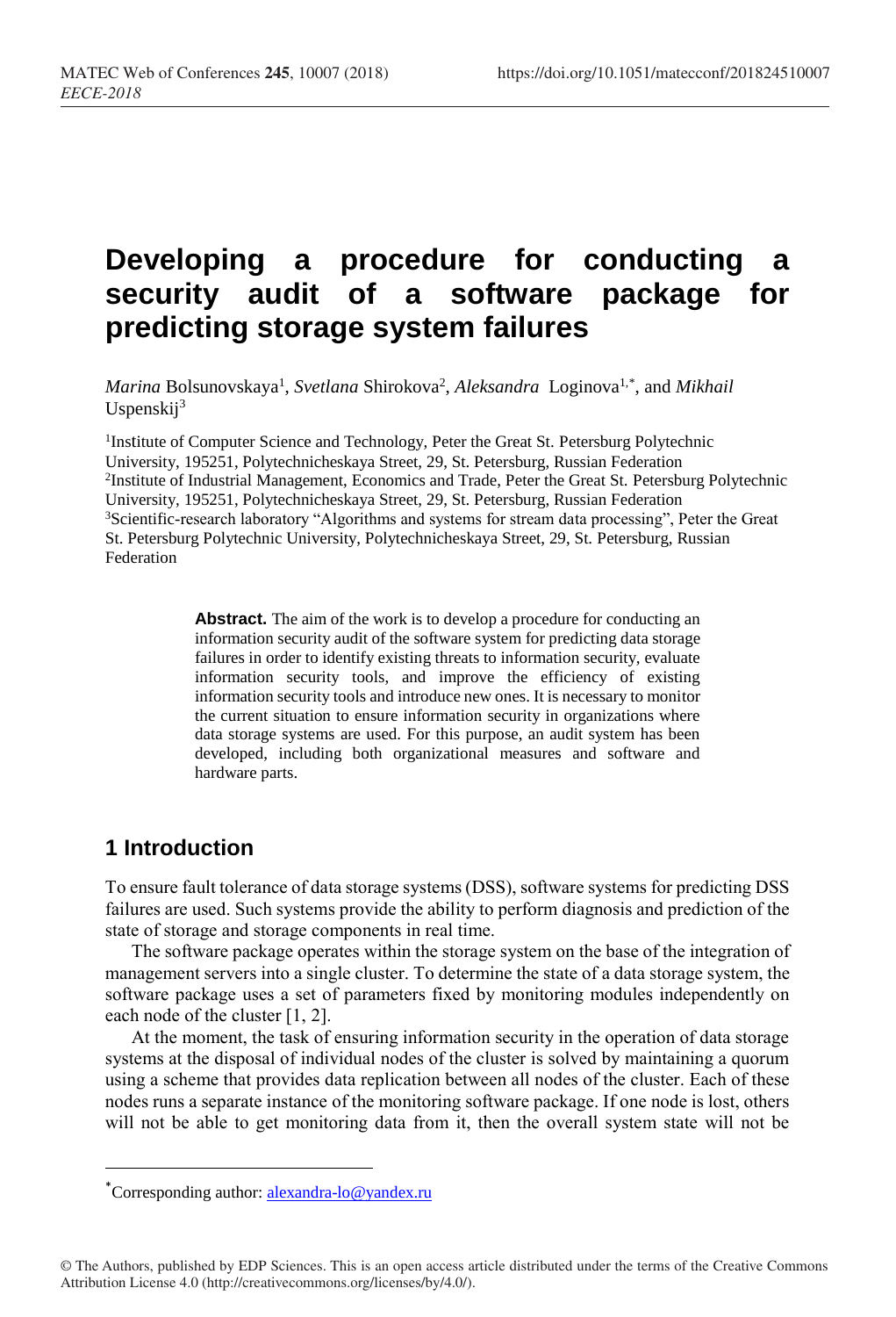complete. To eliminate uncertainty perhaps in the case when the lost node will recover and again become a member of the quorum. In the case when the lost node continued working and collecting data, after restoring it in the cluster, it will update the information it has about other components of the storage and transmit information about itself [3].

Logical blocks are used to synchronize data. A logical block is an observation where all parameters have the same interval. An observation contains the timestamp of the survey and the values of the parameters observed at the same polling interval.

The peculiarity of synchronization is the presence of a dynamic number of sources equal to the number of replicated databases [4]. This dynamics is due to the fact that the storage remains operational as long as there is a quorum. For example, if a quorum of five nodes has left two nodes for some reason, full replication must take place within the remaining three nodes.

Information collected by the node about itself in time when it did not participate in the quorum is also taken into account. When this node returns to the quorum, it fills in the missing information about the available quorum nodes and provides them with the missing information about itself so that all quorum nodes have the same information. The only source of node data is the node itself.

Using the information about the configuration of a storage system, which is currently being worked on, the node "knows" which nodes surround it, and "asks" each of these nodes all observations that have emerged from the time displayed in the last available observation of the requesting node about the respondents. To minimize the time to wait for the update from the node, a notification is sent that the node has new data along with the time stamp of the new record. The notification is sent to all quorum members.

The synchronization trigger is the fact that the most frequently performed monitoring is received. After receiving the results of the most frequent observation, a message is sent to the rest of the nodes that a new observation has appeared with the appropriate time stamp. The next step is for each node that receives the notification to determine what last monitoring it has from the node that sent the notification. If the notifying node has more recent data, the missing observations are queried. The query specifies the timestamp of the last available case. The server that originally sent the data, after receiving a request to send all its observations from a specific time stamp, searches for the corresponding observations. After finding one by one, in the order of increasing the timestamp, the server sends these changes to the node that requested them.

The task of ensuring the safety of individual software monitoring modules and software complex forecasting the state of the data storage and storage components is extremely important.

### **2 The purpose and the objectives of the study**

The aim of the study is to identify existing vulnerabilities and possible security threats to it resources and to propose appropriate countermeasures to improve the existing level of security when using the software complex predicting storage failures [5-6].

To achieve this goal, it is necessary to analyze the existing types of audit of information systems and software systems, methods of identifying threats and countermeasures, to compare tem and to make an informed choice of them for a certain project.

At the next stage it is possible to carry out the security of the software complex audit, taking into account the selected methods. It will allow to identify and analyze existing threats to information security. On the basis of the study should be formed recommendations to address existing threats to information security of the software complex forecasting failures of data storage.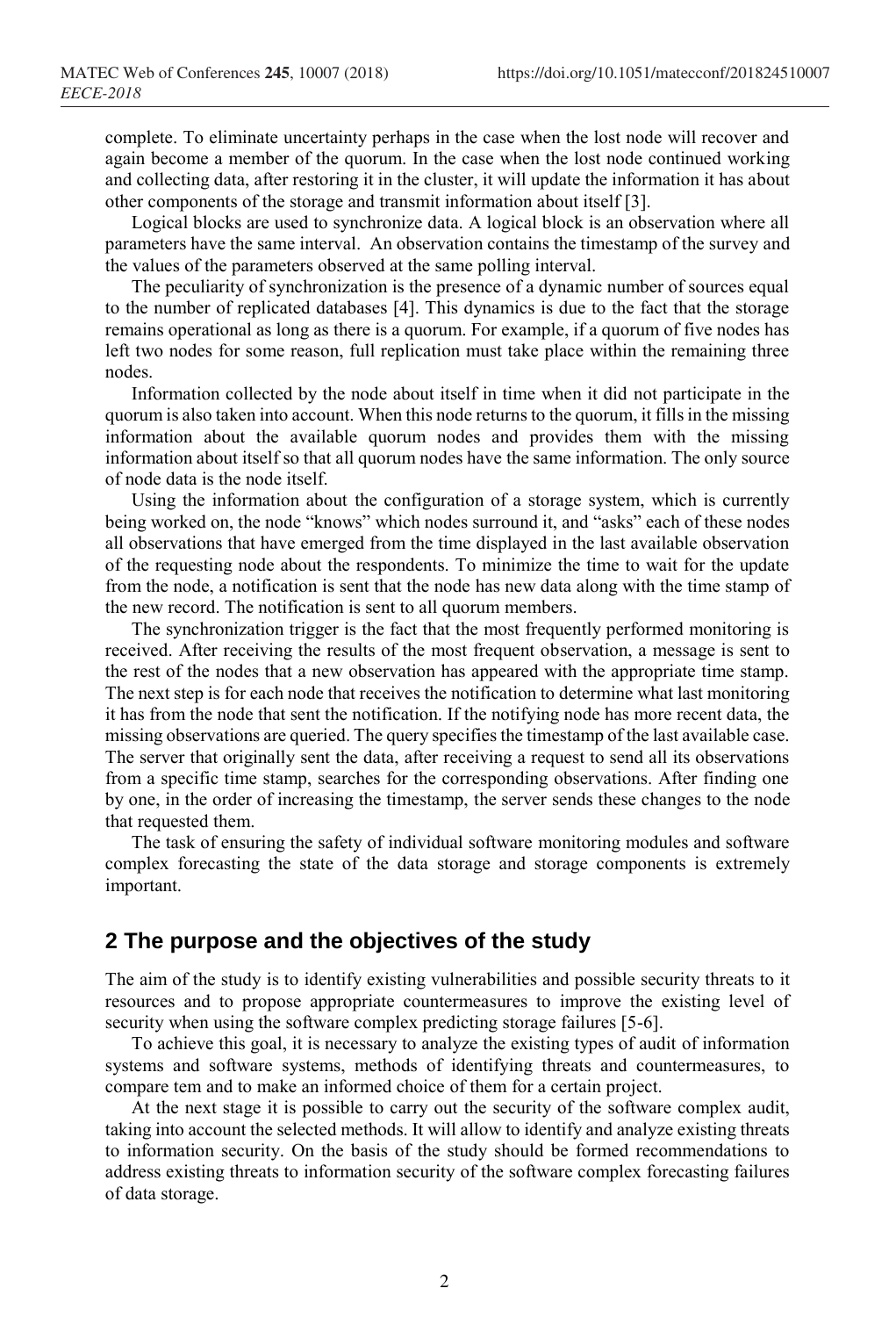There are several classifications of audit types, for example, methods and tools used in the audit, based on the auditor's affiliation to the surveyed company. Based on a detailed comparison, it was decided to focus on the method of comprehensive audit.

Comprehensive audit of information security of enterprises implies the following tasks:

Study of information systems and business processes of the enterprise (as objects of protection), formation and analysis of the model of interaction of information systems used to support business processes.

Identification of the most important components and nodes of information systems to support business processes.

Definition of requirements to the existing information, analysis of structure, functions and features of the existing information security system, analysis of standard means of protection, research of software and hardware.

Testing of the threats to information security.

Assessment of risks associated with the implementation of threats to information security.

Development of recommendations for improvement current level of information security and formulation of proposals to reduce information security risks.

### **3 The information security audit methodology**

If we consider the software system (software complex) for predicting failures of date storage as an information system, the process of information security audit of such system would be represented by the following sequence of stages:

- initiating an audit procedure;
- gathering information for the audit;
- data analysis;
- development of recommendations and preparation of the report [7-10].

On the basis of information security standards can be defined a basic set of requirements for the security of the software product, which are divided into the following groups:

- 1. Physical control of access to premises and monitoring of premises.
- 2. Hardware of the software complex.
- 3. Network support of the software complex functioning.
- 4. System software.
- 5. Application software.
- 6. Organizational support.

In the course of analysis of existing approaches to the prevention of unauthorized physical access to the premises and information was found that it is necessary to establish means of processing of critical information in safe areas protected by certain security perimeters, with appropriate protection bariers and access control. Means of processing critical information, which includes data monitoring the state of storage, must be physically protected from unauthorized access, damage and interference. To protect against such threats, there are:

- e-passes;
- recording the date and time of entry and exit;
- restriction or limitation of access to places where relevant information is processed or stored [11, 14, 16].

Below we describe the rules of risk response in ensuring the security of the software complex forecasting data storage failures, operating in automated control mode, for example, monitoring the actions of the user.

 Current status: the system automatically logs user activity. It records the user name, log in / log out date and time, and the actions to be performed. Logs are stored for 1 month on removable media.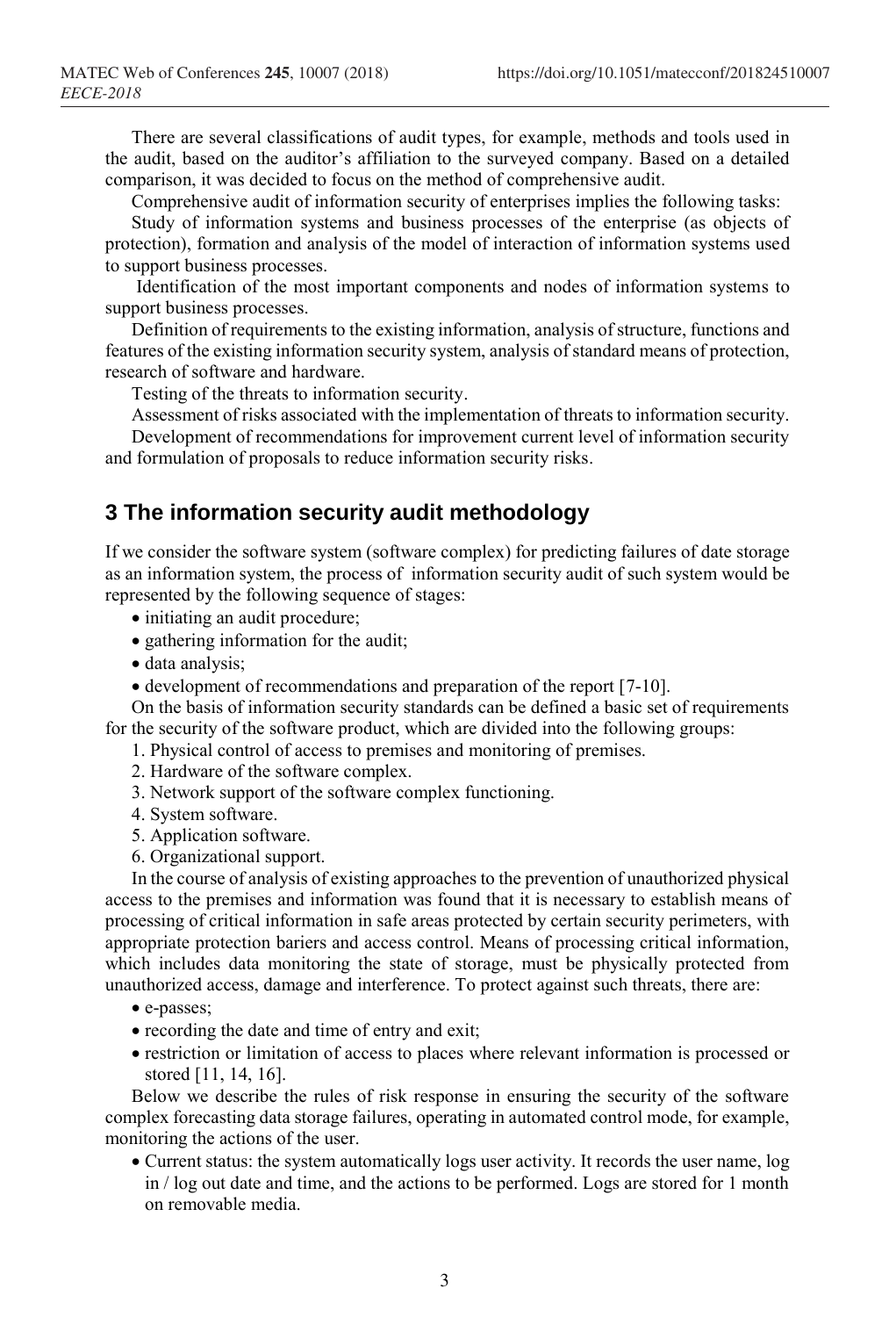- Recommendations: audit logs that record user actions, unexpected events, and information security events should be kept for agreed periods to help with future investigations and access control.
- Comments and potential threats: no system of the notification about the completion of the space on the media are written to the log, currently, available space is checked manually.
- Recommendations: for convenience, it is recommended to implement a system that automatically selects those from all user action logs that can potentially pose a threat to information security (for example, copy critical monitoring data from the database) [12].

Such regulations have been worked out for all steps of planning, management, control and security of information systems. When choosing a method of risk analysis, it is necessary to take into account the characteristics of the information system [13], the environment in which it operates, the applicability of this method to the information system under consideration and other aspects [14, 15].

## **4 Risk assessment of the project**

### **4.1 The procedure of risk assessment and analysis for the software complex for predicting storage failures**

When conducting an audit, it is not enough to simply assess the risks, it is necessary to analyze the result and, if necessary, take appropriate measures, that is, risk response, for example.

The following steps are implemented in the course of risk assessment and analysis for the software complex for predicting storage failures:

1. Identification of key aspects that require additional measures to ensure the safety of the software complex for predicting data storage failures.

2. An analysis of some of the key aspects to be protected in the first place;

3. Formation of a set of possible threats to information security and vulnerabilities, due to which these threats can be implemented.

4. Assessment of the likelihood of security threats.

- 5. Assessment of the level of damage.
- 6. Calculation of risks (qualitatively and / or quantitatively).
- 7. Analysis of the results.

At the risk management stage, recommendations are made to eliminate risks-threats, reduce them or transfer responsibility to third parties [2, 4, 16].

With regard to the software complex forecasting data storage failures the risk management stage may concern:

- information resources ensuring the implementation of monitoring processes;
- system and application software;
- hardware (servers, workstations, switches, storage disks);
- premises where information is stored and processed.
- It is proposed to consider the following types of damage:
- disclosure, deletion, modification, unavailability of data;
- damage or destruction of equipment;
- violation of the integrity of the software.
- It is also worth noting that the risk assessment can be performed in two stages:
- Qualitative assessment;
- Quantification.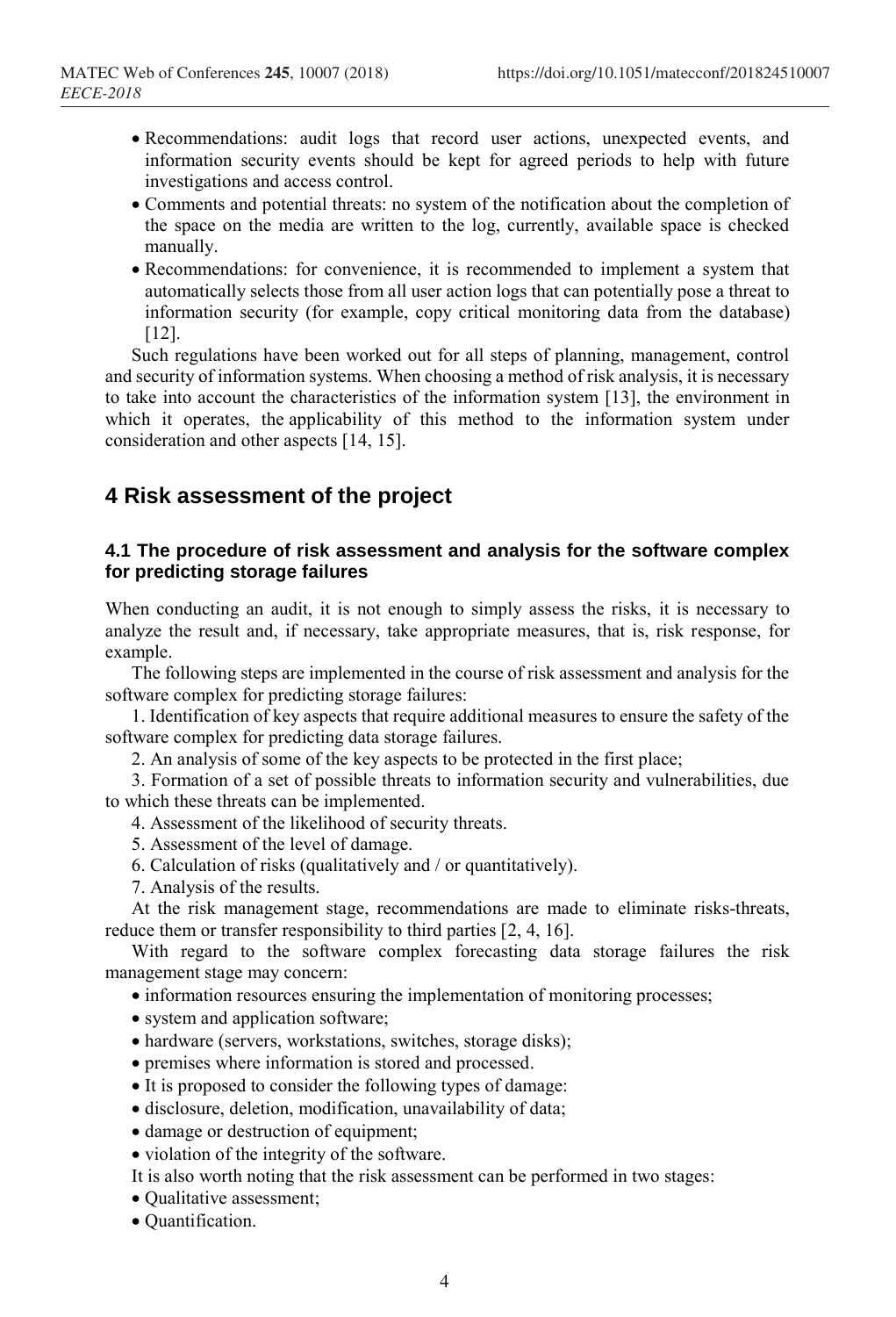At a qualitative assessment the levels of damage from the implementation of the attack are estimated, as well as the levels of the threat of the attack itself.

Information security risk is calculated as the probability of threats of harm caused to the company as a result of its implementations. Management then determines the level of acceptable risk and therefore acceptable and unacceptable risk. For unacceptable risks, it is necessary to perform additional actions to reduce them, for example.

In the case of quantitative risk assessment, the scale of assessment the probability of the implementation of information security threats is compared to the numeric probability values from 0 to 1, where very low probability is estimated as [0… 0.25], but very high as [0.75… 1]. The damage is expressed in money terms.

The risk itself is calculated as a product of probability implementation of the threat to information security in the amount of damage incurred [10, 14, 16].

Next the selected and justified for the project of creating software complex for predicting failures of DSS methods of risk management will be presented.

The most common of them are: risk reduction to the permitted level through the use of various technical and organizational means; taking a risk if it has an acceptable level; transfer of risks to a third party.

#### **4.2 Identifying possible threats**

Possible threats to servers and / or storage systems designed to store and process information could be as follows:

- damage or destruction by an attacker;
- refusal for technical reasons:
- $\bullet$  the destruction of a natural disaster, for example, made by fire.

Possible threats for the software complex for predicting failures of DSS, performing data processing monitoring of a data storage, are:

- unintentional modification or deletion of information from monitoring databases and system logs;
- leakage of confidential information as a result of copying;
- destruction or damage of electronic media, resulting in data loss.

It is important to assess the likelihood of threats, assess the damage, using previously used countermeasures and make recommendations to reduce the risk.

- To reduce the risks described above, the following measures may be recommended:
- the RAID technology (technology resiliency);
- important information reservation;
- conducting of the monitoring of a server room condition for determine a failure of any critical equipment.

Consider a few risks. Damage or destruction of the server and/or storage by an attacker. The probability of this is risky, but the amount of damage, if this threat is realized, will be great. To reduce the risk, the following safety measures should be taken by implementing passive and active monitoring systems: restricting access to the server room by using electronic passes; using video cameras to monitor the perimeter; hiring a security guard to monitor perimeter security.

The risk of destruction of servers and/or DSS in fire. This risk also has a critical level in terms of the cost of damage. To reduce the risk is recommended: reduce possible damage by creating backup copies of information for individual servers and / or storage; introduction of system of monitoring of the environment, including for detecting smoke and /or increasing the temperature of the air, and alarm system; introduction of fire extinguishing system (gas fire extinguishing system).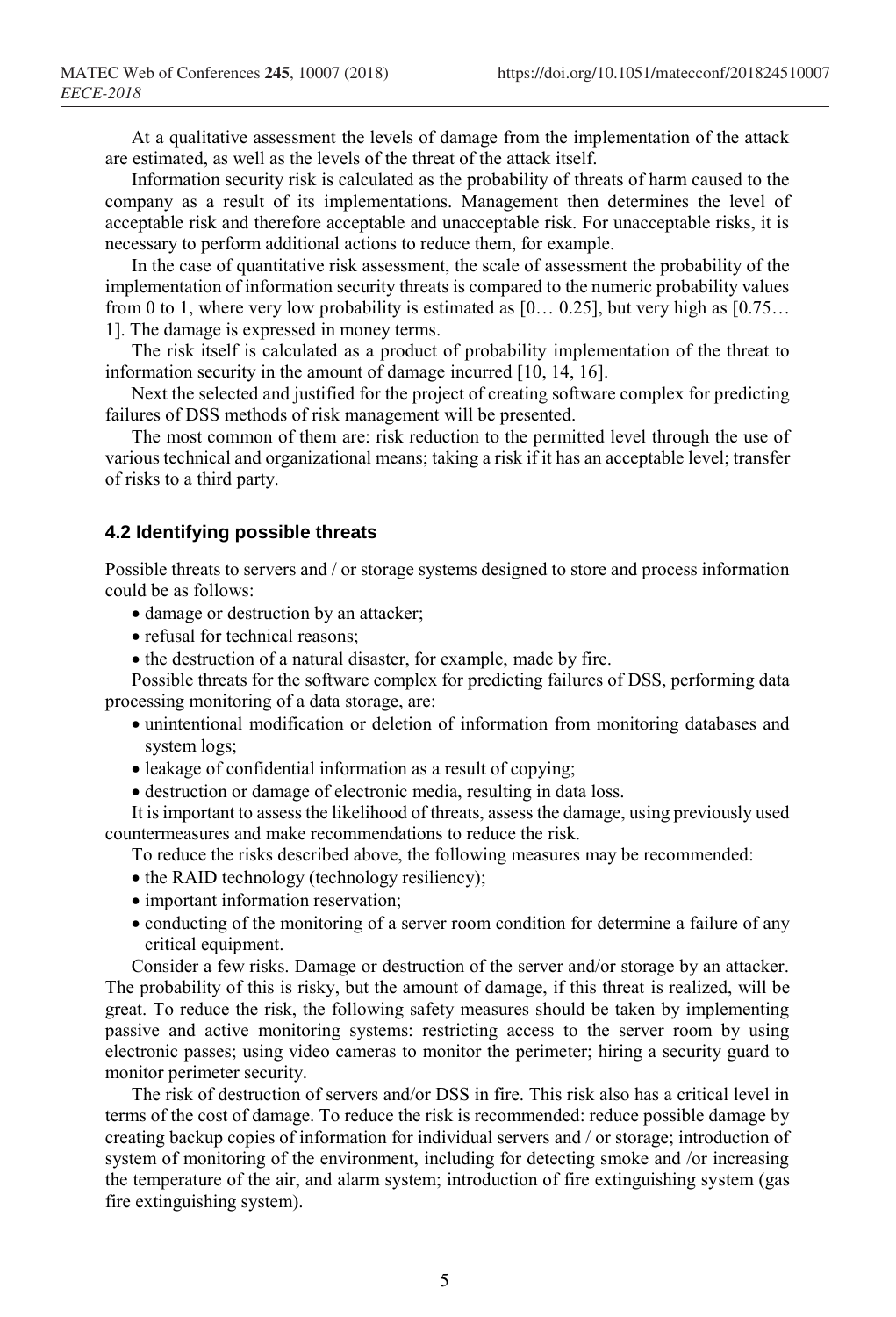To reduce risks in case of unintentional modification or deletion of information from the monitoring database, the following measures are recommended: back up critical information for individual servers or external storage; implementation of history storage functionality database changes monitoring with the possibility of data recovery; implementation of active monitoring.

After the audit of information security on the basis of the approaches proposed by the authors [17-20] was compiled a list of recommendations. All these recommendations could be grouped as follows: recommended organizational measures; recommended software and technical measures.

### *4.2.1 Recommended measures of the organizational level*

The recommended measures of the organizational level include:

- regular analysis of security policies;
- appointment of responsible for security of valuable software and hardware and information resources;
- inclusion in the duties of all employees of the organization-information security;
- regular dissemination of information about incidents and viruses;
- creation of a forum to discuss various issues related to information security;
- short-term training on information security for all employees of the organization;
- updating the anti-virus database every day.

#### *4.2.2 Recommended technical measures*

The recommended technical measures include:

- frequently monitor new vulnerabilities in the software;
- regularly monitor the integrity of critical data and the software that processes it;
- organizational and physical security measures for backups should be appropriate for the level of protection of these primary media;
- updating software and install security updates as often as possible;
- making documentation of user rights corresponding to the tasks assigned to them;
- regular checking of the adequacy of the rights assigned to the user;
- regular use of vulnerability scanner to track changes in software security;
- ensuring compliance of the information system with the security standard;
- using only of certified tools for local and network security.

After analyzing the data in two different ways (using a risk-based approach and an approach based on information security standards), recommendations were developed to change the information security system to improve the level of protection of storage.

It should be taken into account that in order to create an effective security system, the cost of purchasing hardware and software, their integration and maintenance of security must exceed the cost of protected information. At the same time, the use of a software complex for predicting data storage failures, in which the results of monitoring the status of individual servers and /or storage as a whole are utilized, will provide a new level of information security, including:

monitoring performance degradation of individual servers and / or the storage system as a whole;

comprehensive automatic monitoring of the technical condition of individual servers and / or data storage systems in real time for different operating modes.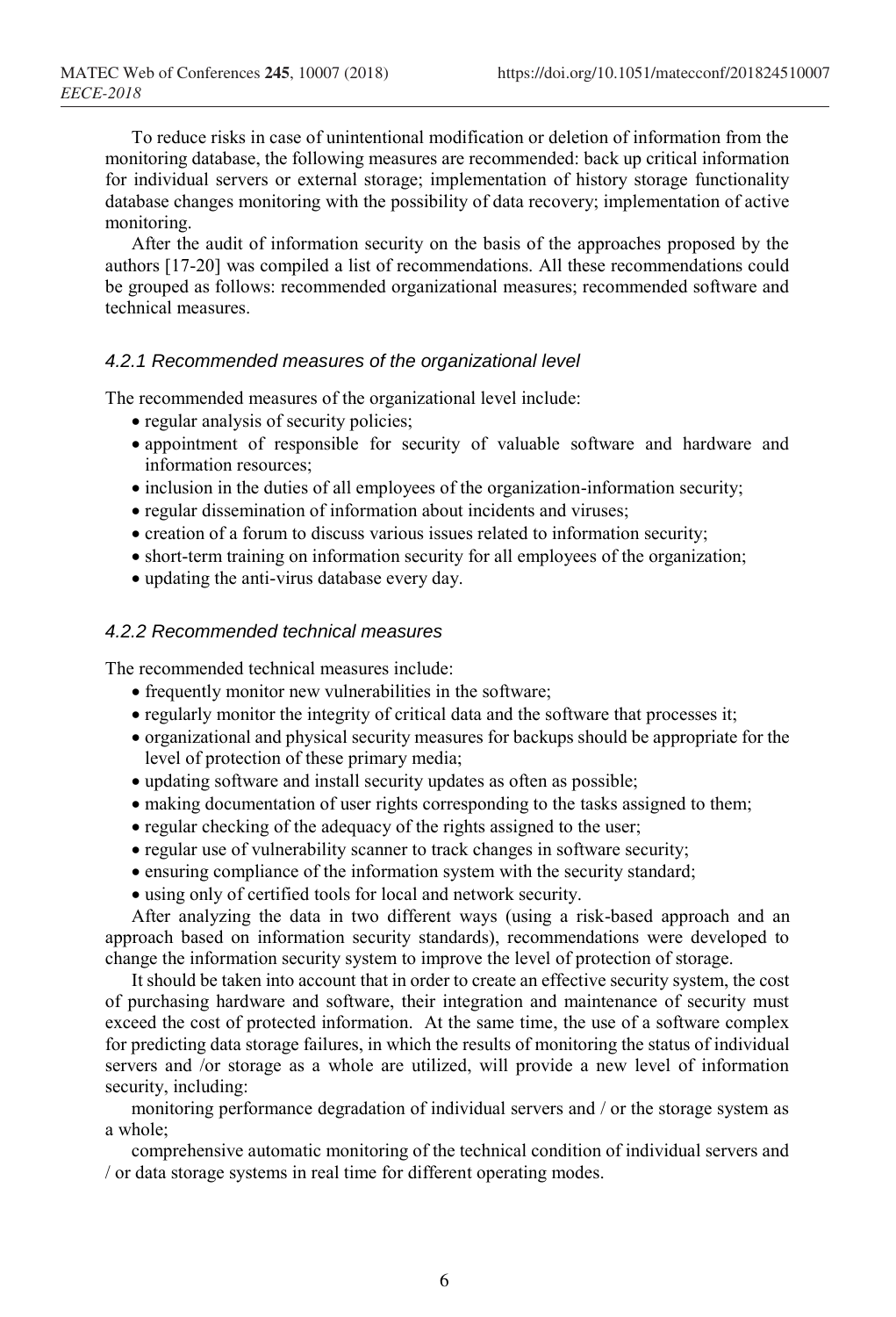# **5 Conclusions**

In the course of this work, the following tasks has been solved:

1. The analysis of existing measures and algorithms for information security was made.

2. The review and comparison of existing types of information security audit were carried out.

3. The review of existing approaches to the analysis of information security risks was carried out.

4. Information required for information security audit was collected.

5. The obtained data were analyzed using two approaches: on the basis of information security standards and on the basis of risk analysis approach.

6. Recommendations to reduce the risks of information security threats have been developed. Implementation of the developed countermeasures to eliminate information security vulnerabilities will reduce risks and ensure the protection of important data stored in an information system, as well as prevent possible financial losses and damage to an organization as a whole.

7. The analysis software for predicting failures of storage systems with purpose to ensure a new level of information security monitoring system of storage conditions and the proper software package predict failure of the storage system.

The research is carried out with the financial support of the Ministry of Science and Higher Education of Russia Federation within the framework of the Federal Program "Research and Development in Priority Areas for the Development of the Russian Science and Technology Complex for 2014- 2020". The unique identifier is RFMEFI58117X0023.

### **References**

- 1. S. V. Zapechnikov. Information counter threats of terrorism, **6-P**, 123-128 (2016)
- 2. A. Zakharov The basic data storage systems and their features [Osnovnye systemy khraneniya dannykh i ih osobennosti] URL: http://www.itworkroom.com/main-shd/ (2014)
- 3. A.V. Igumnov, S. E. Sarajishvili. St. Petersburg Polytechnic University Journal of Engineering Science and Technology Series "Informatics. Telecommunications. Management", **2 (193)** (St. Petersburg.: Publishing house of Polytechnical Institute), 99- 109 (2014)
- 4. V. R. Klimov. Modern problems of design, production and operation of radio systems [Sovremennye problemy proektirovaniya, proizvodstva i ekspluatacii radiotekhnicheskikh system], **1-2 (9)**, 148-150 (2015)
- 5. B. Zhu [et al.] *Proc. IEEE 29th Symposium on Mass Storage Systems and Technologies (MSST)*, **1–5** (2013)
- 6. A. Wildani [et al.] *Proc. IEEE International Symposium on Modeling, Analysis Simulation of Computer and Telecommunication Systems*, **1–11** (2009)
- 7. R. Wood. Journal of magnetism and magnetic materials, **321(6)**, 555–561 (2009)
- 8. K. Warwick, M. T. Tham. Failsafe control systems (London: Chapman & Hall) (1991)
- 9. Q. Xin, T.J.E. Schwarz, E.L. Miller. *Proc. 13th IEEE International Symposium on Modeling, Analysis, and Simulation of Computer and Telecommunication Systems*, **125– 134** (2005)
- 10. A. A. Denisov. Modern problems of system analysis [Sovremennye problemy systemnogo analiza], **293** (2008)